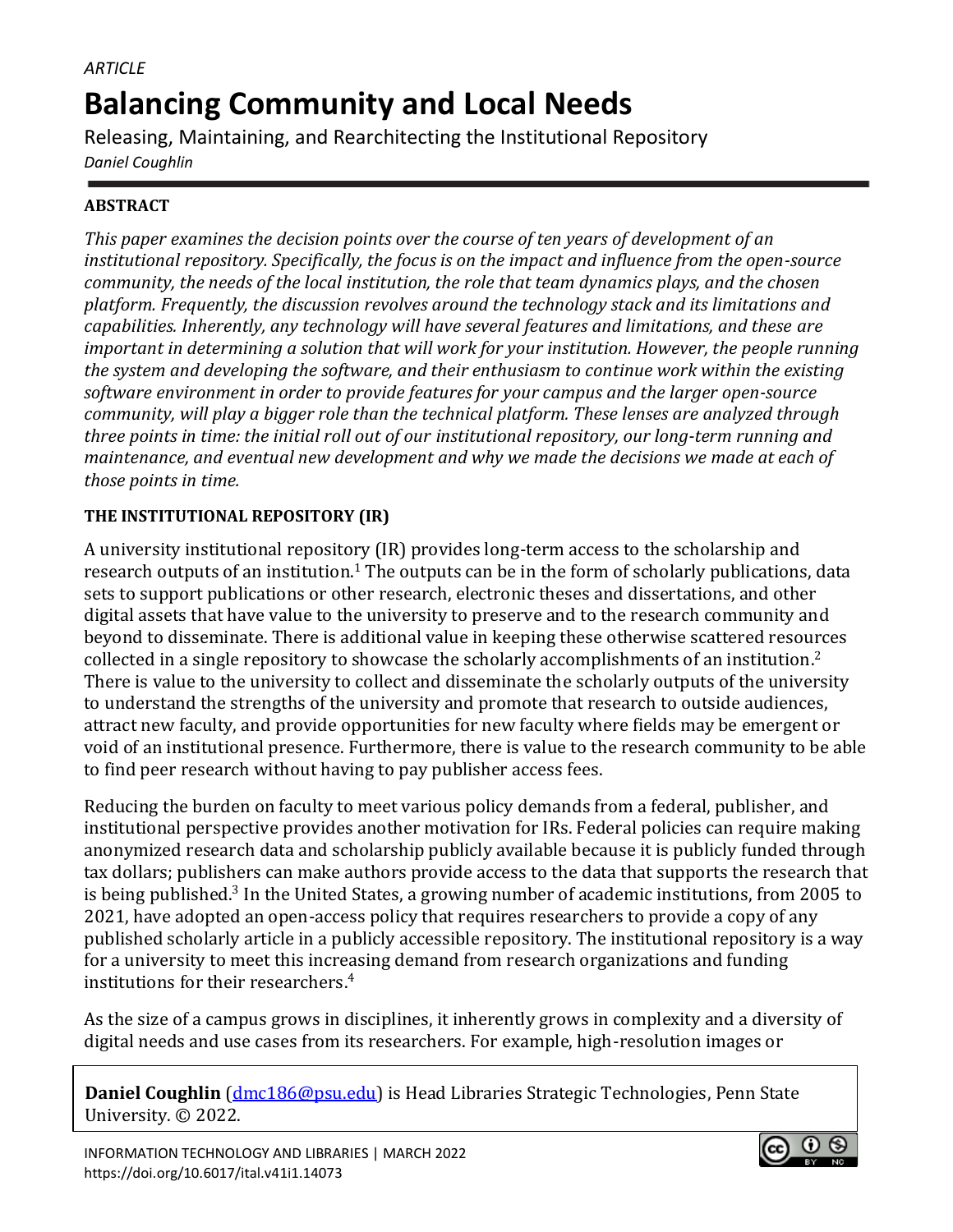atmospheric data are likely to create a higher demand in storage needs than a discipline that relies largely on text. Performance-based research may require multimedia resources and streaming capabilities while other large files can be shared in a more asynchronous manner. The diversity of needs contributes to the complexity of finding a solution for an institutional repository that meets all, or many, of the needs on a campus from a file storage, discovery, and access perspective.

This paper broadly addresses Penn State University's development of its IR at three distinct points in time: (1) choosing a platform for our IR and its initial release; (2) maintaining an IR; and finally, (3) our current solution nearly 10 years later. At each point in time, we analyze our decision process through four lenses. These lenses provided a thorough examination for us to decide on how to proceed; they are community needs and potential tension that exists with local needs, our team dynamics, and finally the platform we built our software on and the infrastructure required to maintain it. We discuss why we made the decisions we made through these four lenses, the benefits and drawbacks, and what we have learned along the way. Penn State is the state of Pennsylvania's land grant university in the United States. The University has 24 campuses physically located in the Commonwealth of Pennsylvania, the World Campus which is online, two law schools, and a medical school. In the fall of 2021, Penn State had 73,476 enrolled undergraduate students and 13,873 graduate students, with research expenditures totaling over \$850 million for the last four years.<sup>5</sup> Penn State is a large, public research institution with a diverse set of needs. This is significant because when the university is considering developing a large system such as an institutional repository, we need to meet the needs of a broad set of disciplines and domains. We are fortunate enough to have software developer and system administration resources that smaller institutions may not have. This provides a bit of context into our considerations for an institutional repository.

## **SELECTING A REPOSITORY**

In January 2012, Penn State University Libraries and Penn State's central Information Technology department collaborated on developing an institutional repository for the University's growing data management needs. The University Libraries was interested in becoming more involved in open-source software community development efforts. At that point, many universities that we had spoken with had an existing IR solution in place, and we had a lot of freedom to choose a platform without the burden of data migration. We considered investigating (1) off-the-shelf, turnkey solutions such as DSpace, (2) a prototype we had just built called Curation Architecture Prototype Services (CAPS) using a microservices approach, or (3) building on top of an existing platform. Ultimately, we decided to build on top of an existing platform, Samvera (named Hydra at the time).<sup>6</sup> We did not want a turnkey solution, because we felt that we had distinct needs that would require a level of customization that these solutions would not be able to offer. Based on discussions with others, we decided to develop something of our own. We wanted to leverage the experience of others in the repository development domain. The microservices approach at the time was more of a conceptual approach towards development than an existing software solution. The ability to build on an existing platform was a happy middle ground for us and we evaluated this decision through several lenses that led us to our selection at that time.

#### *Community Involvement*

We did not want to develop a solution in a vacuum and thought a group with a (relatively) common set of problems would be helpful to problem solve. The Samvera community was a small but growing community working towards repository solutions like what we were trying to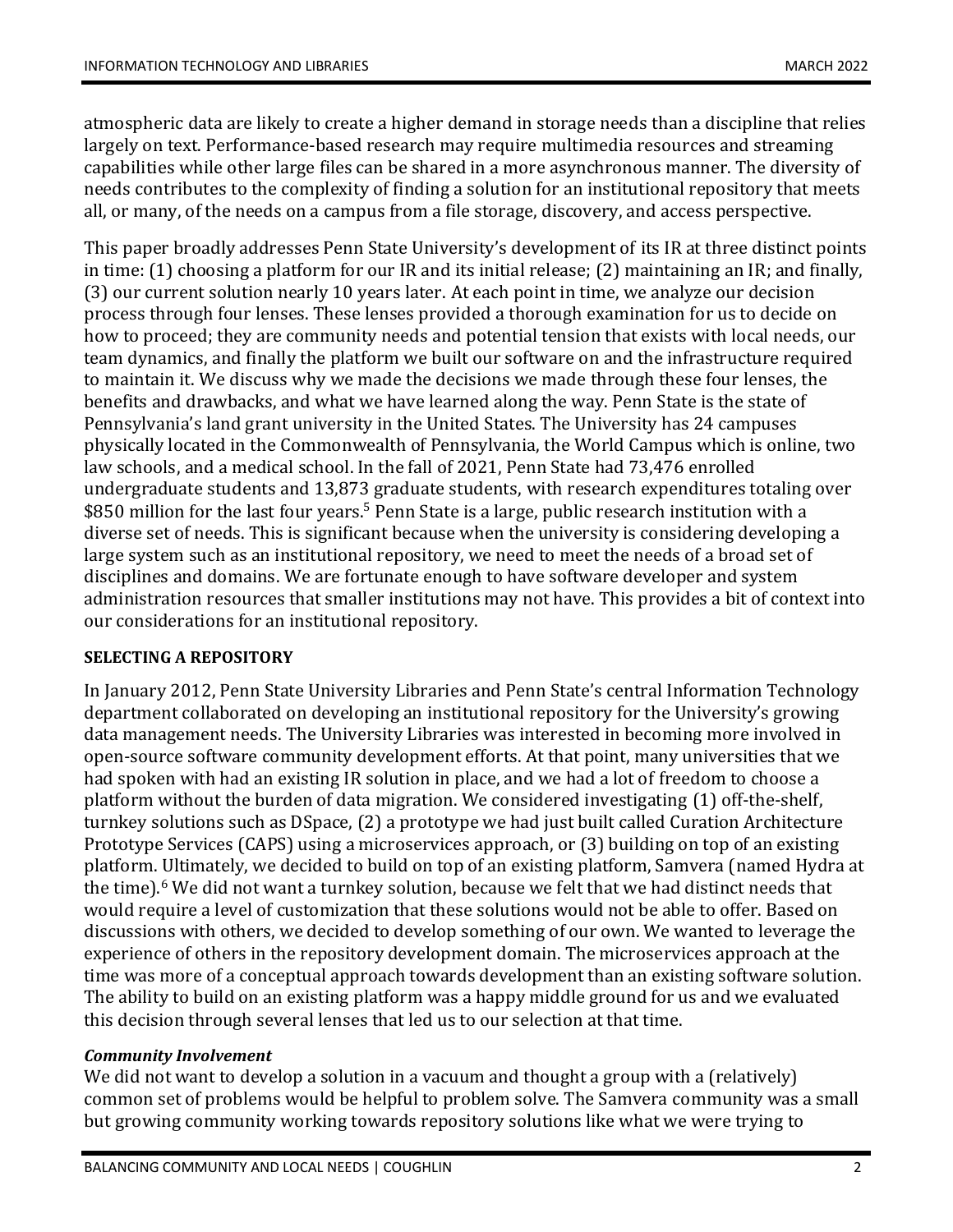achieve. Members of the community were both managerial and technical. This was valuable to us for understanding the strategic direction for the community and the ability to collaborate and problem solve on technical implementations. Some of the key partners for our early work were University of Hull (UK), Stanford University, University of Virginia, and Notre Dame. There was communication throughout the year over community email, chat platforms, and phone calls; however, the quarterly partner meetings were the most valuable time for collaboration. These quarterly meetings were a couple days in length, typically at a partner institution's campus (physically) attended by managers and software/systems developers. This provided the ability to work together on specific problems, showcase our work, and get to know each other more closely at lunch and after-hours meetups. Working within the community would also get our team increased exposure and help with recruiting future colleagues. Working in the open-source software community has been seen to benefit both candidates and employers in future job recruitment.<sup>7</sup> We were excited by the promise of working with and contributing toward a larger community. Our team had apprehension about building this alone, and we were happy to be working with the support of a community and within their set of processes.

## *Local Needs*

Early on in our requirements for the repository we created a MOSCOW chart that provided our "must have," "should have," "could have," and "won't have" features. $8$  The platform we were choosing was going to provide us with a significant set of these features for our repository with very little work on our end. These features were built in and included search, discovery, and basic file edit functionality. Essentially, we were going to quickly meet the needs of our stakeholders by using this software. This was important for a couple of reasons. First, providing features to our stakeholders quickly gave them ample time to provide feedback so that we could make necessary customizations for their specific needs. A less quantitative benefit was gaining the trust of colleagues at the start of a new project and new initiative. Rather than continually suggesting "that feature will be done next week," we were able to deliver results quickly and get feedback. For example, our repository integrated with our campus authentication system, restricting access. We were able to deliver these features and get feedback on both the functionality as well as terminology to improve the usability. In particular, the way our developers described permissions was initially too confusing for our users and we were able to make necessary adjustments prior to a production release of the IR.

## *Team Dynamics*

We believed it was a significant professional development opportunity for many people on the team to work with a larger community and learn from and with those in the open-source community. The team working on the IR consisted of three full-time, or near full-time, developers (one joining after we started the project), and a systems administrator. This project was our first large project that included a project manager invested in Agile project management methodologies and with a systems administrator in place at the beginning of the project.

## *Platform and Infrastructure Stability*

There was a desire to get to a common solution to easily set up other repositories for various needs within the Libraries and we hoped there would be an ability to plug and play various components or features. The three common components of this system were Fedora Commons to store both metadata and our digital assets; Solr as an index for fast search; and Blacklight as a web interface that sits on top of Solr. One of the primary components, active-fedora, would sync content between the Fedora and Solr persistence layers. Our hope was that with this model, we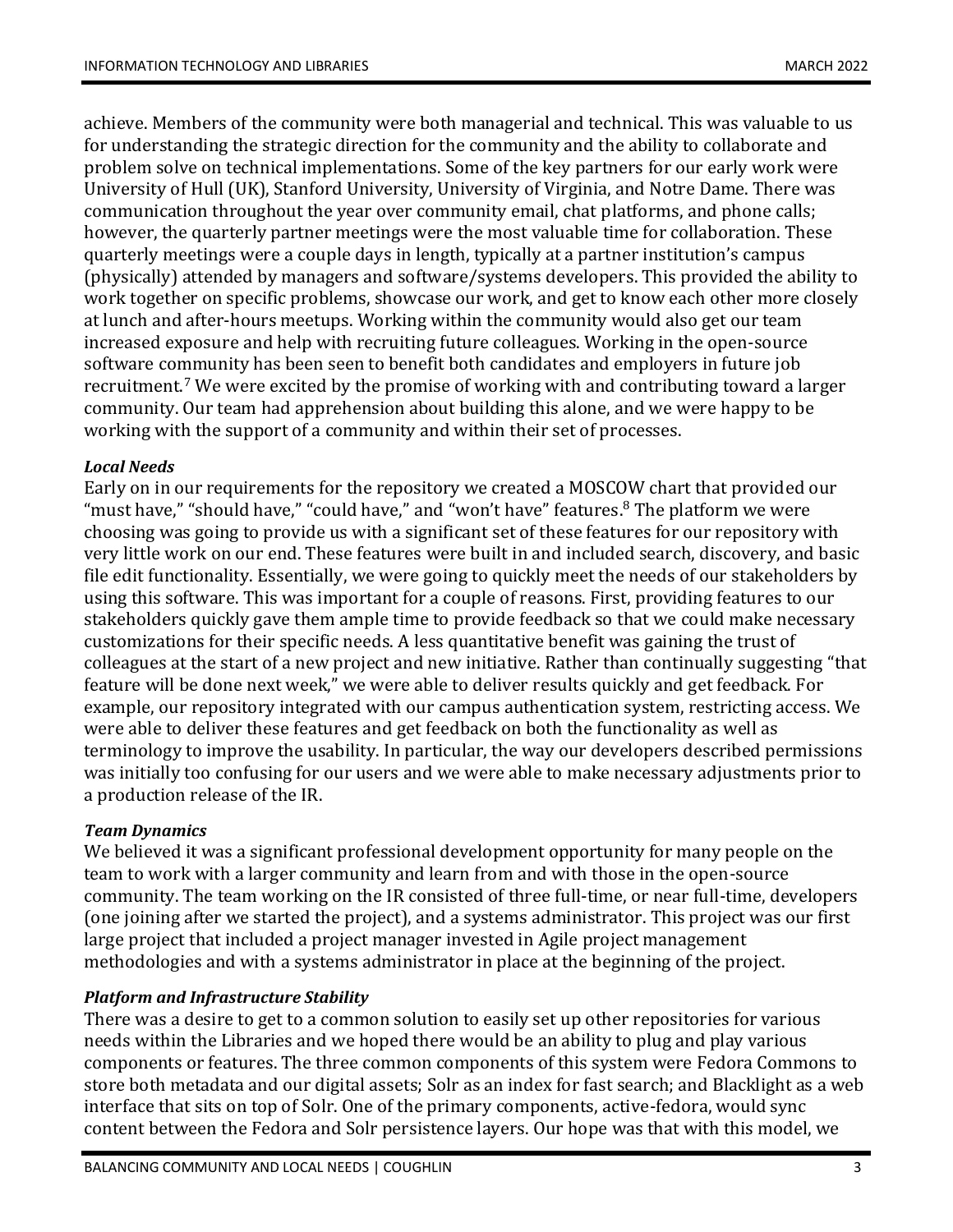would be able to write code that could be used in other repositories, and we could use the code that other institutions had written for our repository needs to build other applications more quickly.

The Samvera community was initially called Hydra because of the relationship with the mythical creature that has several heads (see figure 1). We were considering the potential of running a core storage infrastructure and discovery infrastructure, while developing several heads for our various applications. We knew this was a lofty expectation, but also thought that it was a good design principle for us to advance. Additionally, the pilot that we developed on microservices (CAPS) seemed to have a relatively large storage service and we could not determine how to get away from that. Although this was a bit of a shift in our philosophy, it was less of a shift based on our practical experience.



**Figure 1.** Aspirational intentions of running many applications on one access and discovery system.

#### *Initial Release*

The initial release of our IR, ScholarSphere, was for research data, scholarly articles, and presentations. We considered the repository file agnostic and left the definitions of scholarly materials up to the depositor. The self-deposit process made very few assumptions to limit the barriers to deposit—there were few mandated fields for deposit in ScholarSphere.

The initial rollout of ScholarSphere had met the "must have" and many of the "should have" needs that we had defined initially in our development requirements. The list of "must haves" included upload files via the web, create and assign metadata to the uploaded files, set three access levels to the files, search for files, display files, etc. The list of "should haves" were faceted browse, faceted search results, share files with a group, etc. The benefit of working on a community-developed platform provided some of these features for us (search, faceted browse), and gave us the flexibility to customize where necessary. For example, we had our own data model of metadata to assign to files based on our users' needs. We were able to update the existing metadata that was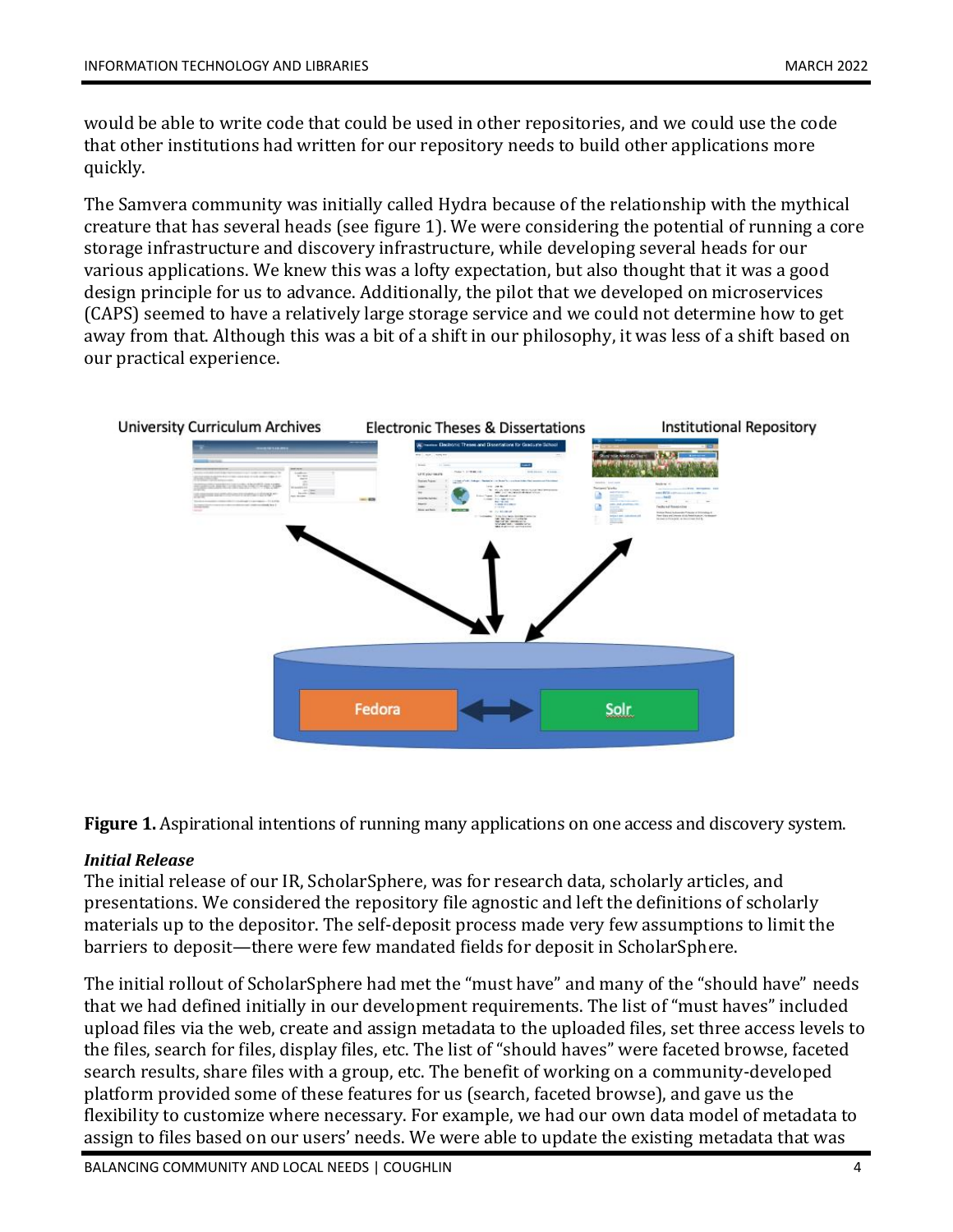provided out of the box, to accommodate that. This was a tremendous win for us to leverage community-provided solutions and local needs. Additionally, the platform provided a search index with Solr. This enabled our infrastructure to have a common solution with community support on configuration questions. Using the Blacklight UI on top of Solr created another opportunity for us to customize where desired and ease of development efforts.

**Community:** Following the initial release, we worked with other members of the community to pull out some of the core functionality and place it in a separate Ruby library. This library (Sufia) could then be leveraged as a default set of repository features for other developers. The release of a new IR, and this library, provided us with a lot of positive exposure at various community events.

**Local Needs:** Locally, we used this library to develop a repository for our digital archives. It previously took two to three developers nearly nine months to develop ScholarSphere; however, we used the Sufia module to roll out a separate repository in six months with a single developer. This was another successful production rollout and a successful use of a product created by and for the community.

**Team Dynamics:** We had a successful release and were getting support for new developers to hire. We continued to move more of our projects toward an Agile approach and permanently embed systems administrators into our development projects.

**Infrastructure:** We had not released a new system for archives on the exact same system that ScholarSphere was developed on, but we were happy that our projects were relatively homogeneous technology stacks and provided a familiarity to run.

## **MAINTAINING THE IR**

Over the next several years we released three major updates to ScholarSphere:

- 1. Migrating the data object store to a major version
- 2. Overhauling the user interface
- 3. Migrating our data model to the Portland Common Data Model (PCDM)

Simultaneously, the Sufia library that we developed had also grown in usage by other institutions and contributions from other developers. We were excited to have additional contributors, and with that came an understandable sense of competing priorities within our community's development roadmap. We were building ScholarSphere features and functionality to meet the needs of our local institution and managing the tension between community direction and local needs. Again, we look at these lenses as evaluating the period during maintenance, upgrades, and feature adds.

## *Community Involvement*

Two of the major releases mentioned above were largely community driven. In one case migrating the data object store—we were one of the initial repositories within our open-source community to migrate our data storage system. We anticipated that doing this work early would prevent us from having to rewrite any code that relied on the data storage layer. Ultimately, this may have been a bit early for us, because we never were able to create the momentum for others in the community to make this same migration. This created a bit of a divergence, but at this layer in our technology it did not prevent us from continuing to work closely with the community.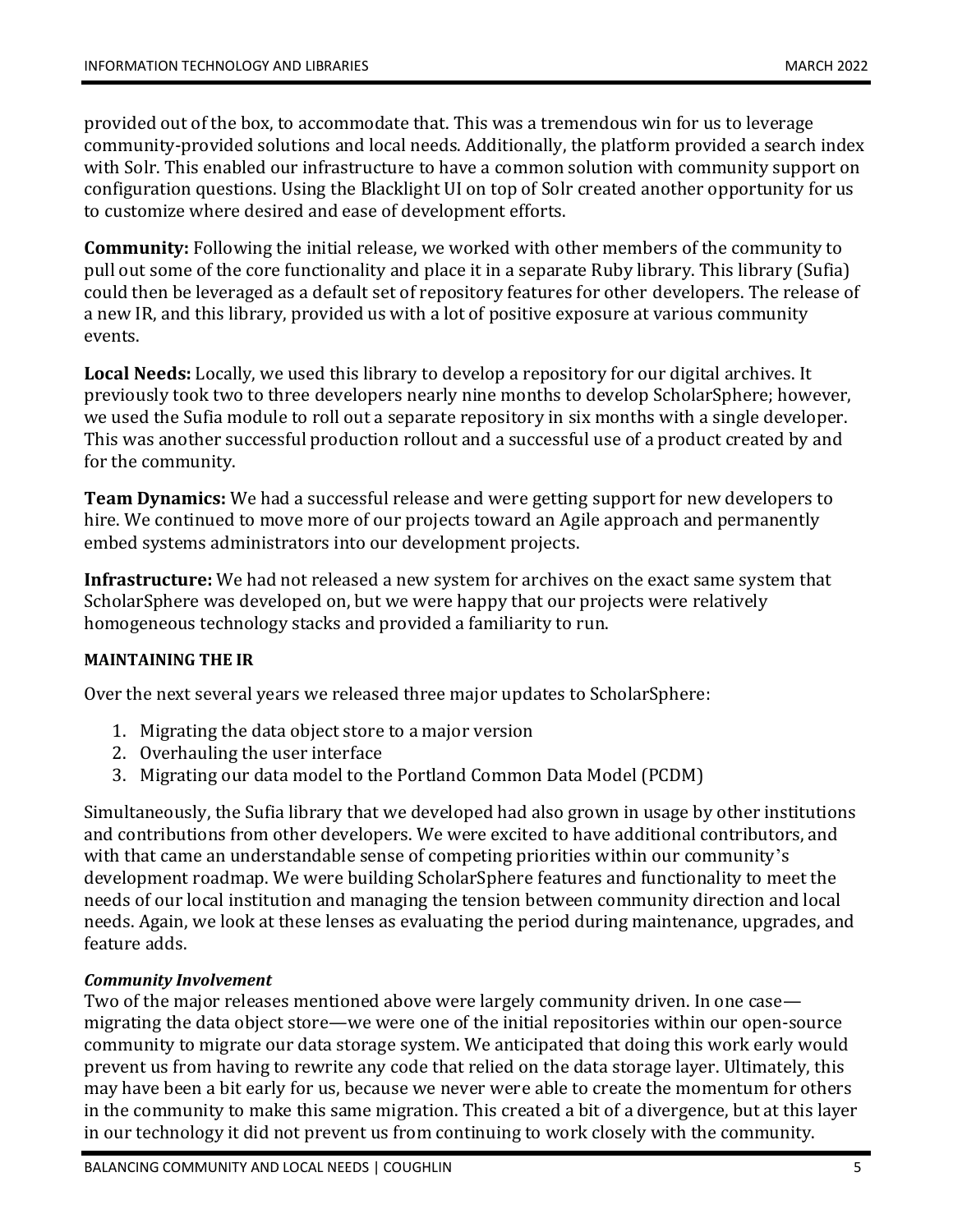We were able to add locally developed features for managing files and uploads, community components that allowed for controlled vocabularies, and Cloud provider uploads.<sup>9</sup> In all, from 2012 to 2019 we were an active member of the community: we provided technical contributions, we were being asked to present at community events, and our developers were frequently asked to help at several workshops. The community provided many opportunities for professional development and code from the community provided new features to our users. We felt this work was successful.

We had three major releases. One was something that our local users were able to experience directly. Two of our upgrades were largely on the back end and, while there is no argument on their importance, it can be a challenge to illustrate the significance of largely opaque technology upgrades to users.

Concurrently, we were coming up against other challenges that were proving difficult to solve in a sustainable and scalable way. Large file size (larger than 1 GB) for uploads and downloads remained an issue that researchers seemed to be encountering more frequently. Our mechanisms for getting around some of these obstacles led us to looking at an API for administrators and other applications to integrate. For example, if the web browser upload was not working, perhaps we could physically get the file from a user and upload it to the system ourselves. If we could do that, maybe we could use an API to do this upload, but we did not have an API.

When developing new features, we would question if it should be code to contribute back to the community or only for our (Penn State) needs. Frequently, the devil is in the details and, while several institutions were interested in a feature based on a conversation, implementation could be much more detailed and it was difficult to find common ground. This complexity could lead to longer timelines and more difficult planning for local development features.

## *Team Dynamics*

Over this time period we advanced our team by adding several highly skilled developers (some of whom have now moved on to other positions and remain highly respected within the community), and enriched the collective skill set of the group. The team was enriched by this experience overall.

The balance between community involvement and local needs became a frequent conversation point for our team. We spent a lot of effort on initiatives that had not solved some of the bigger problems our users were experiencing locally; our community disengagement was likely a combination of common reasons, for example, our lack of time to make meaningful contributions. <sup>10</sup> In the spring of 2019, the development team that worked on ScholarSphere shrunk from three developers down to one. We had a strong number of developers within the Samvera community to collaborate with; however, we had difficulty bringing on new members at the time because the complexity within the ScholarSphere system created a high learning curve that was not necessarily transferable to other technology stacks.

At the end of the summer in 2019 we were given 25 GB of video files to upload in ScholarSphere and make accessible. The parameters of the request were outside of what we could support from our web interface, and we had no API to allow a product owner to develop against and work with the researcher to meet this request. After approximately one month of working with the data and our system, we successfully ingested the files into ScholarSphere. At the end of this month, we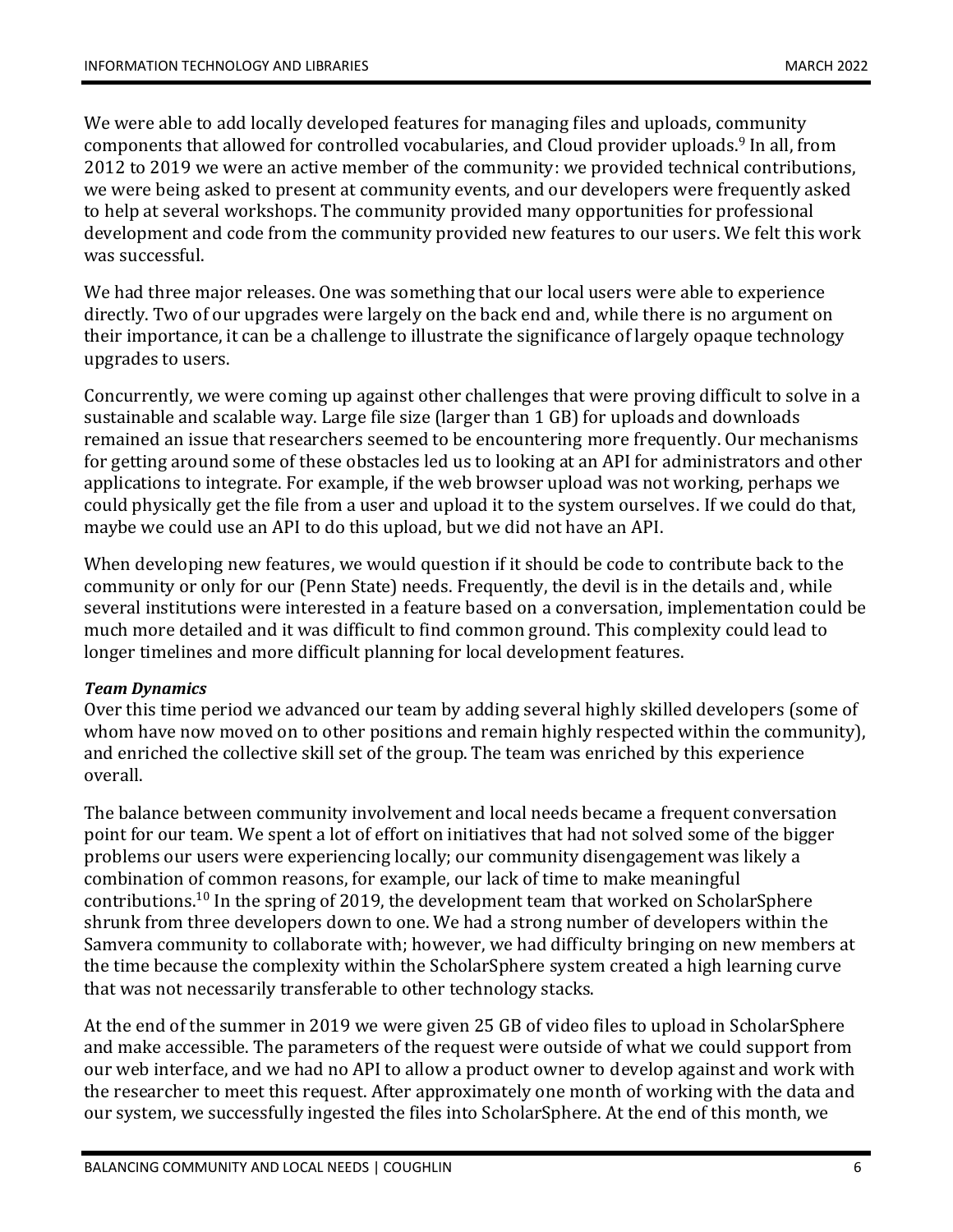decided that we needed to more urgently evaluate our path forward because we could not have our lone developer spending this amount of time on single-user requests.

#### *Platform and Infrastructure Stability*

Each of the major versions released between 2012 and 2019 had several patches and feature releases to enhance the system, the interface, and/or our processes for change management within the software system. For example, we went from a typed script containing a series of commands to Chef (a language used to automate software deployment) for deployment management; we upgraded infrastructure core components (Fedora, Solr, Travis, RedHat, etc.); and we added infrastructure to keep up with the system demands. In terms of adding infrastructure, we both enhanced the virtual capabilities (CPU and RAM) of our systems and had tasks offloaded to other systems. We did not want the systems our users interfaced with to be responsible for all the heavy lifting. These tasks included characterization, indexing metadata for search, creating thumbnails, etc. (see figure 2).



**Figure 2.** Systems and services with basic workflow process for uploading a file to ScholarSphere, including the background jobs that ran on file upload.

Adding additional components improved the user experience but made our infrastructure difficult to manage. We were continually trying to push our systems to reflect the best practices of the twelve-factor app.<sup>11</sup> However, over time, we had certain "infrastructure smells." The infrastructure smells were essentially anti-patterns of these best practices or symptoms of a bigger problem. <sup>12</sup> These anti-patterns included:

- Storage coupled closely to application
- Lack of flexibility to scale storage to integrate
- Inability to spin up a ScholarSphere instance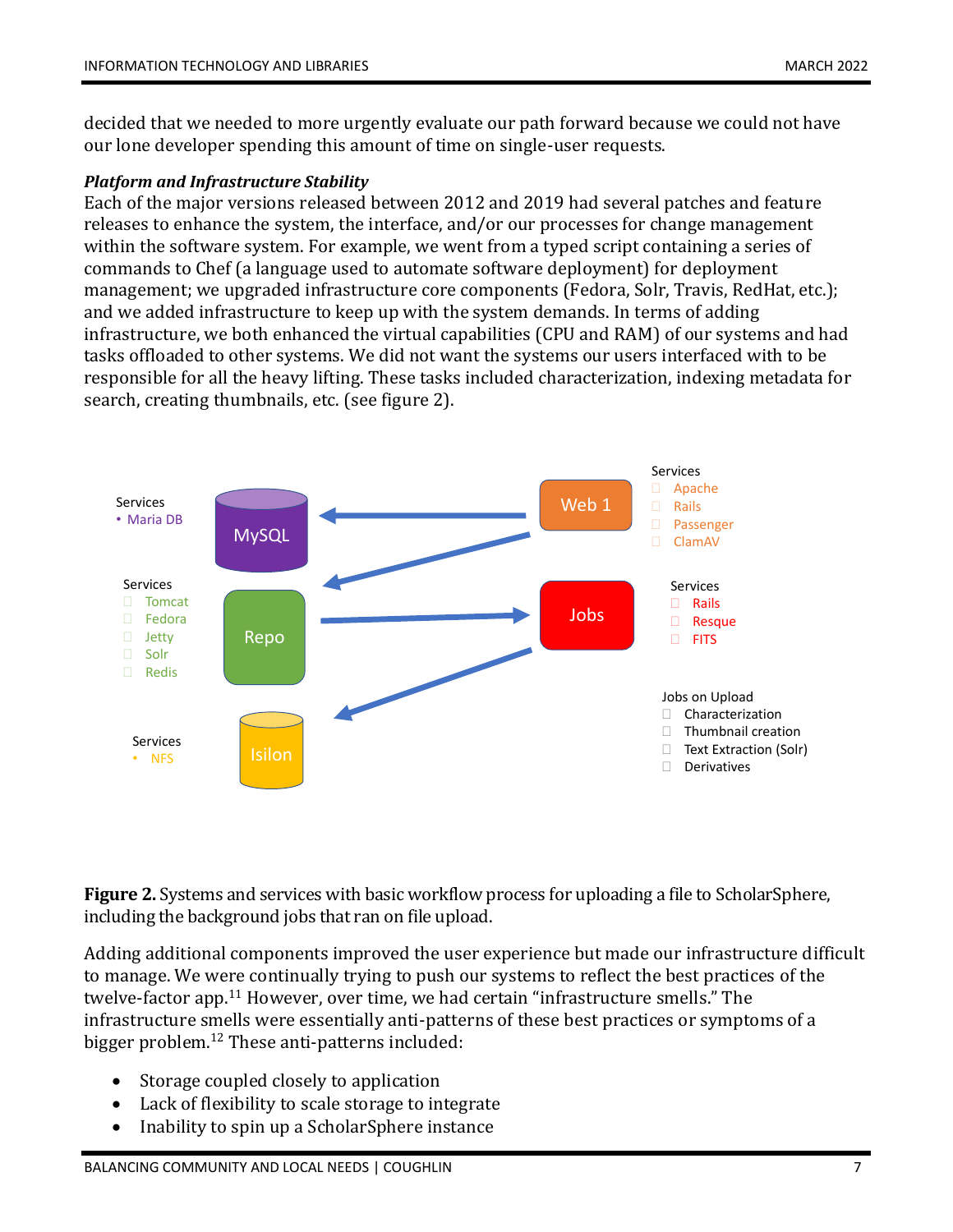- Taking days to set up a dev environment
- Lack of flexibility to decouple small tasks that may require increased resources (create derivatives)

## *Evaluating Next Steps*

Although we were coming up against some struggles and continued maintenance with ScholarSphere it was a successful software project that had several things we liked (and likely took for granted). It was important for us to recognize what features and characteristics of ScholarSphere were a part of this list. ScholarSphere's data model was flexible enough to support several current use cases and future needs and was developed with a significant amount of community input. There were other development teams within our organization that were also developing new applications in Ruby, so the language continued to be relevant within our larger group as was Ruby on Rails, Blacklight, and Solr. Some of the libraries developed with these frameworks were providing us with struggles and we knew that tools and infrastructure could be barriers to newcomers onboarding and orientation.<sup>13</sup> However, the languages themselves were still flexible enough for us to continue our work. We had three permission levels to access the full text of an uploaded file: (1) public, (2) Penn State only, and (3) private, and we didn't want to develop anything more complex than that around access permissions. Fedora provided us with versioning capability of our objects and we thought that this was something not only to continue but potentially enhance. We also had strong support from the Samvera community for ScholarSphere. Many people had worked on the code that helped provide functionality and we could collaborate within that community when problems arose. At that point we largely decided to continue to develop needed features for ScholarSphere while the community pushed forward. In part we were hoping that our divergent paths would converge within a year (give or take).

The month following the relatively manual process of ingesting the 25 GB of video files into ScholarSphere was spent making important updates to the system and fixing any low-hanging fruit. In October 2019 we decided to start from scratch and spend about two months developing a new solution and to evaluate our path forward after that.

## **CURRENT SOLUTION**

We turned to the same four established lenses when evaluating our needs in 2019. However, it is worth noting that organizationally we were in a much different position than when we started in 2012. The software development and infrastructure team that managed the service was organizationally moved from Central IT to the Libraries where the service and product owner resides. Being in the same building and having the same priorities improved communications. Also, people within the teams had changed, and our leadership had changed, which changed how we approached some of our decisions. We had more experience in technical skills, specifically in repository development; we were more refined in our implementation of Agile methodologies; and having run a service for years, we had a better sense of our users' needs.

## *Community Involvement*

The community saw a tremendously successful period of growth during this time in adoption of software, exposure for funded grants, and number of partners. There was renewed excitement about multiple solutions including turnkey repository solutions, hosted solutions, the merging of two highly regarded software libraries for performance, and improvement in developer friendliness. The latter improvement stripped some of the design patterns that developers struggled with to something more familiar and made it easier to onboard new developers.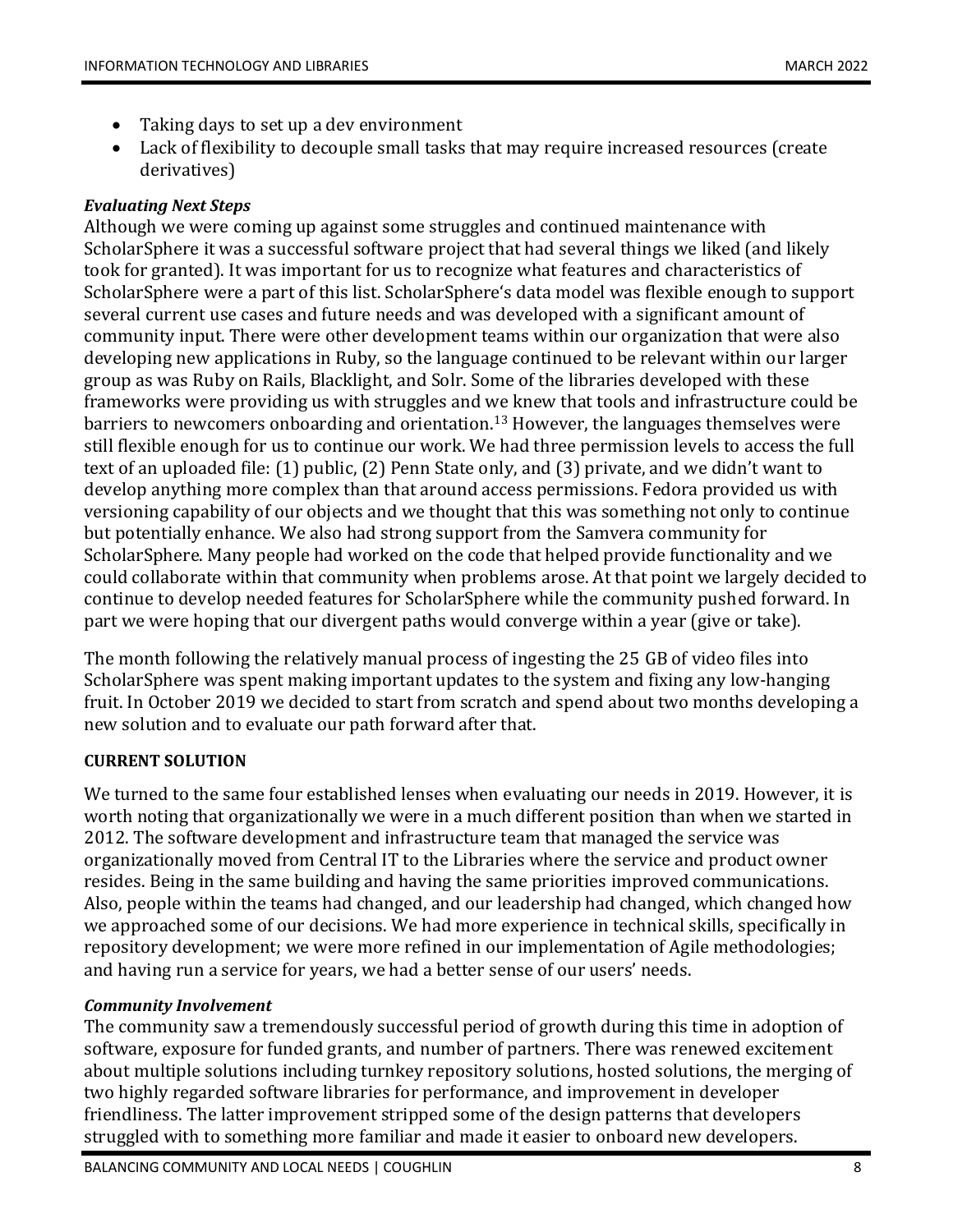## *Local Needs*

The pressure to meet our local needs and competing priorities for the community-based software became a sticking point for us. We needed to have a more scalable backend and we were not sure when our needs and the priorities of the community would merge. We had also been behind on several dependencies and the lift to get back up to date, before being able to add anything new, was considerable. This situation led us to create a prototype for evaluation. Our initial goal was to see how difficult it would be to build a system to meet the needs of uploading the video files that ScholarSphere currently could not handle. We had confidence we could develop features, but this area was a consistent challenge and we considered it a primary hurdle for us to jump.

## *Team Dynamics*

Our development team consisted of a single developer. However, we had an infrastructure developer who was able to help with systems configuration, automation, and containerization. Our developer thoroughly understood ScholarSphere and the underlying codebase and architecture and had the resources to hire a consultant to help with our efforts.

We had considerable work performed by a local software development company on other repositories (Electronic Theses & Dissertation system, a digital cultural heritage repository, and our Researcher Metadata Database). We valued this partnership and wanted to continue to utilize them as our staff numbers were down. We needed to be able to more quickly onboard others than we previously had in the past. If we were able to have three relatively new members of the team contributing to this progress, then we would also potentially have chosen a technology stack that was comfortable for others outside our development team to make a more immediate impact.

## *Platform and Infrastructure Stability*

As with many systems that are actively developed for years, our current system had several dependencies that had organically grown over time to become burdensome to put together in order to set up a development environment. Additionally, a local development environment was not an exact replica of the production environment because networked storage was implemented on production and our development systems had a local storage. We also took this opportunity to test out Amazon S3 storage options as our production storage system. We chose this alternative to see if we had increased reliability in our storage and to see how well we could manage data in S3 and get a production service using this to provide an example of the annual operating cost by using the Cloud vendor. We were able to simplify our rollout a bit, and modernize the technologies used to run our systems (i.e., Docker containers, Kubernetes cluster) (see figure 3).

## *Development*

We had three general goals: (1) to improve stability/scalability for local needs; (2) to improve our ability to get an environment up for developers more simply; and (3) to be able to onboard new developers more quickly. Shortly after our prototype test proved we could meet local needs in scalability, we were able to test out our second goal, getting a ScholarSphere environment set up easily. The process of setting up a development environment went from days to hours. We had reached two of our three goals with these tests and believed our development team (that was two to three new developers) contributing to our first two goals was proof that we could onboard new developers quickly (our third goal).

After several months of development in early 2020 we had accomplished moving several of the obstacles that had been in our way in recent years but were nowhere near feature parody with ScholarSphere.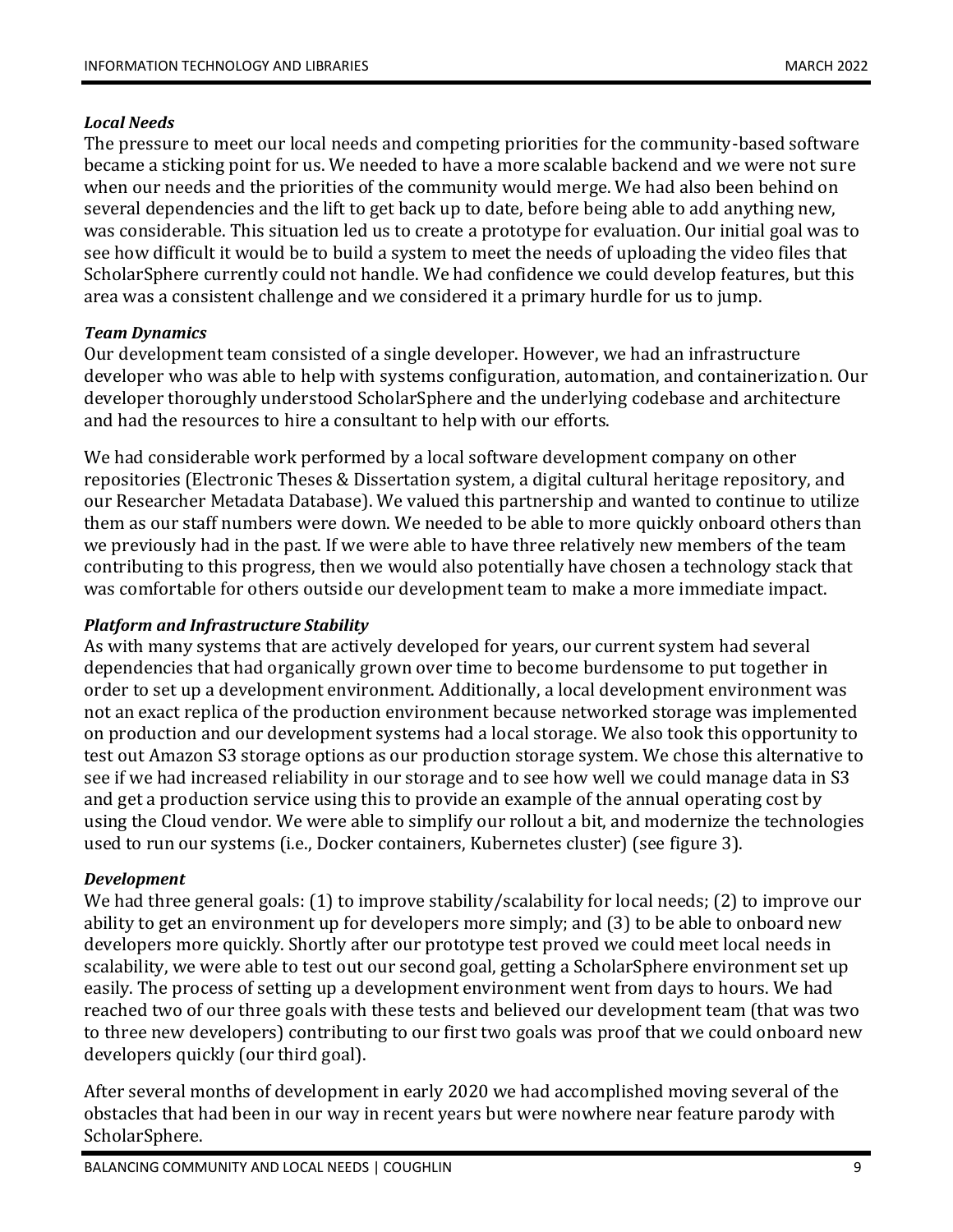

Kubernetes

**Figure 3.** Current infrastructure for ScholarSphere, released in November of 2021.

We had a rich feature set to transfer from the existing ScholarSphere and did not want to simultaneously run two systems until we achieved some level of feature parody. We wanted to get to a minimal viable product (MVP) for our new prototype, migrate data, release our new version, and retire our existing system. Our product owner had been working directly with ScholarSphere users and was able to help us determine priorities for the features we needed in order to have an MVP. The following were some of those features:

- an API, at the very least an internal one for
	- o our migration script
	- o other home-developed applications
	- o internal Library employees
- versioning and the ability to view versions
- updated status (pending published)
- updated user interface
- URLs that were harvestable
- maintaining our data model for continued support of concepts such as collections
- enhanced support for DOIs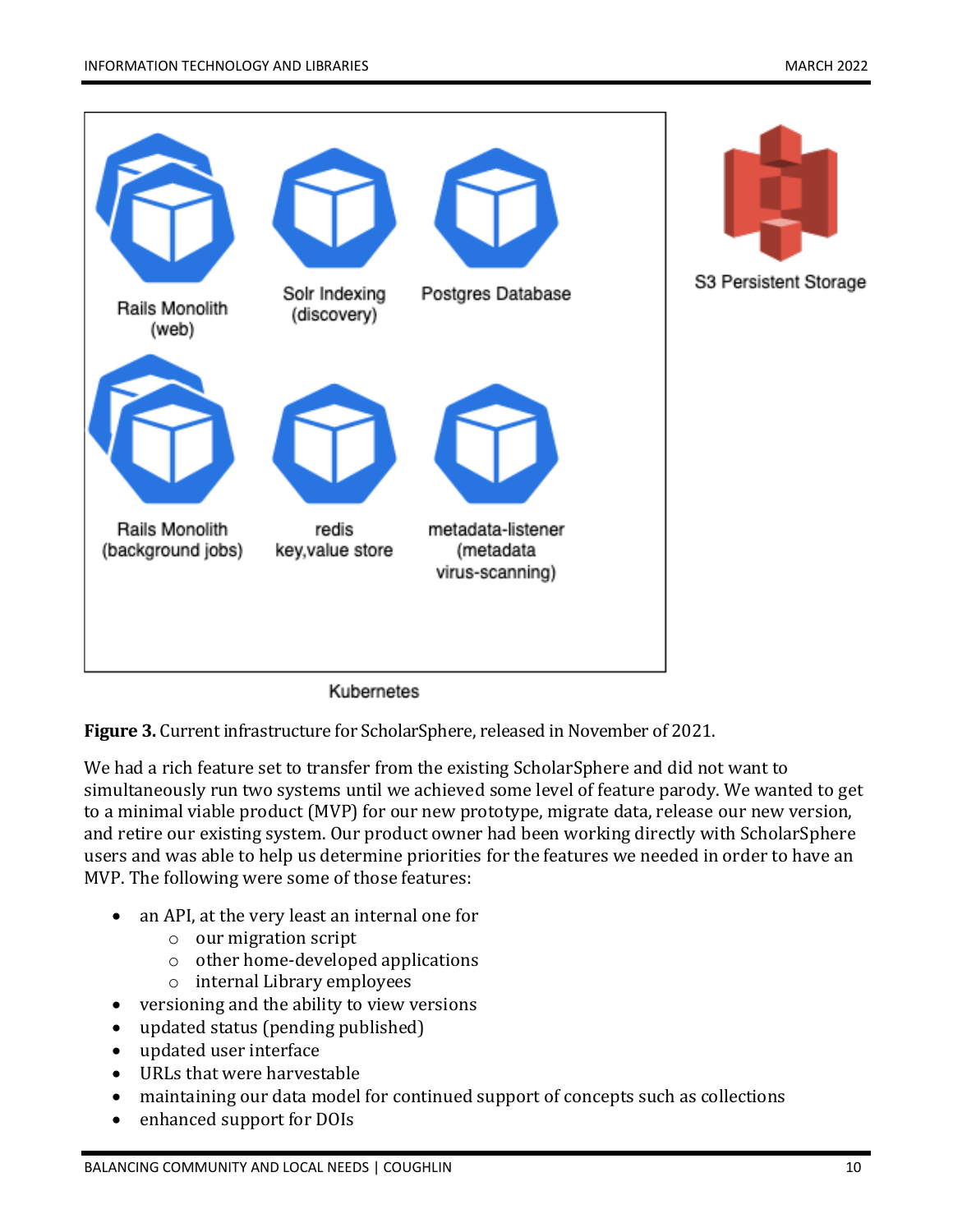We also identified some features that had been developed over the years to either simplify or eliminate. The profiles within ScholarSphere were not heavily used and over the years the University had more mature systems for this type of purpose. Similarly, finding a featured researcher for the home page seemed to create more work than it was worth, and our social media integrations were not going to be a priority. We also thought a user's dashboard—the default page after logging in—could be greatly simplified based on the most prominent actions our researchers wanted to perform.

#### **CONCLUSION**

After a little over a year of development, in November 2020, we released our new version of ScholarSphere. We used our own internal API, as planned, for data migration from our existing Fedora Commons storage system into the new one in Amazon S3. Over the past seven months we have done nine feature releases, including collections, and an enhanced API to support Penn State's Open Access initiative. We learned some lessons along the way within all of these lenses. We have also more than doubled the physical storage size of our repository since releasing in November 2020. Over the summer, we were able to meet a faculty member's request to upload 30 to 40 videos of 300 to 400 GB, a request we never would have been able to meet in our prior solution.

#### *Community & Local Needs*

Working with the Samvera community has provided countless opportunities for our entire team. We were able to sharpen our technical skills, were given opportunities to lead workshops, organized community development sprints, and collaborated on a plan for a community roadmap (to name a few). Our entire team benefitted in several ways by the involvement in the community: our software knowledge is higher, our problem-solving skills are more creative, and our outside professional opportunities expanded. Ultimately, our paths diverged in a way that made it difficult to justify the time and resources required for merging back.

There are several benefits to community-based software: more eyes looking at potential security issues in code, more voices to let you know when a dependency of your code has become vulnerable, shared software ideas for developing issues, and shared solutions for common problems. The cost of all these benefits comes with increased complexity in organizing a solution (you need to take multiple institutions into account), workflows for development (your local workflow may not be the same as the community approved workflow), competing priorities within the community, and competing priorities with the community and local roadmap. Opensource communities are largely online, these groups typically have a more shared, informal leadership structure and that lack of formal leadership can make it difficult to find solutions to these complexities. 14

## *Team Dynamics, and Platform and Infrastructure Stability*

Rewriting a system can be a daunting task, and several prominent developers would argue against it.<sup>15</sup> Reasons we believe we were successful are that  $(1)$  we did not change our data model, (2) although we changed our architecture, we did not change our coding conventions or our agile development process, and (3) the benefits of our changes were multidimensional. We were meeting users' needs with our development work and our infrastructure was enhancing our capabilities and making the work of our developers easier and less frustrating. Our deployment process has improved to the point that we can perform a release easily and without downtime.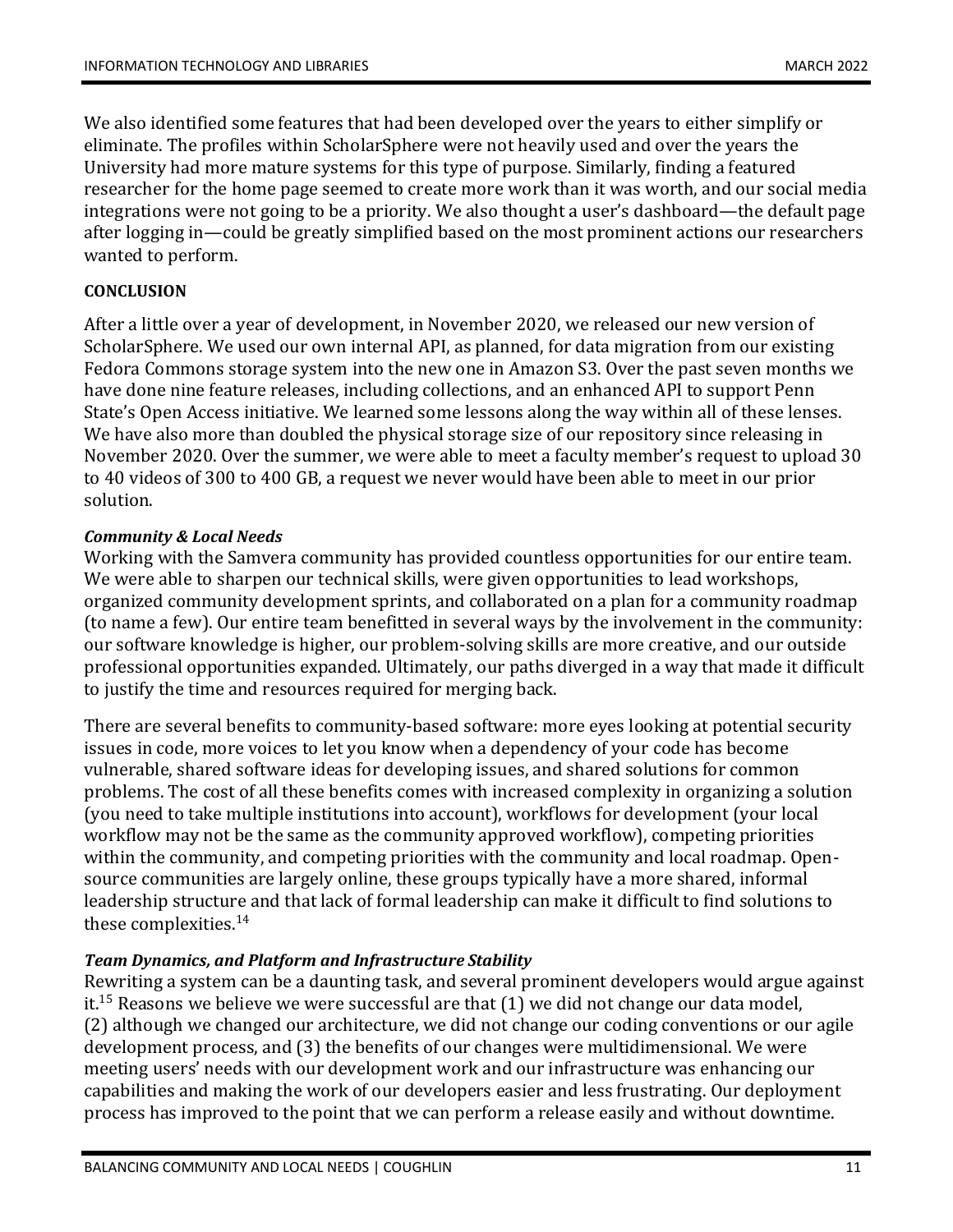Our technology is no longer based on Samvera, and is now, largely, a more generic Ruby on Rails application. We migrated from using Fedora as both a metadata and object store (retrieving objects on our central Isilon system through Fedora) to using Postgres as a metadata store and Amazon's S3 storage service for our files. We migrated our background jobs processing services from Rescue to Sidekiq. We continue to use Blacklight discovery and search interface, with Solr as our search platform.

Many of these technical decisions were made because of the change in dynamics of our team, and perhaps the single biggest change was around experience and the confidence that comes with that. Selecting a platform and infrastructure to support that platform is daunting. It is particularly difficult when you have so many questions in front of you about how the system will be used, the demand it may be under, the need to scale, how to deploy new features and update dependencies, etc. Our decisions in 2019 were made with much more experience and understanding of what was required of our system as well as what desired by our users. This gave us the confidence to branch off slightly from the joined technical path and recognize all the value (beyond technical solutions) to remain members of the community albeit in a modified capacity.

## **ACKNOWLEDGEMENTS**

Many people put in tremendous time, effort, skill, thought, and enthusiasm into ScholarSphere over the years. We want to acknowledge all those that have contributed to the development and advancement of the system and appreciation for their work: Carolyn Cole, Hector Correa, Michael Tribone, Michael J. Giarlo, Adam Wead, Ryan Schenk, Jeff Minnelli, Dann Bohn, Justin Patterson, Joni Barnoff, Seth Erickson, Kieran Etienne, Calvin Morooney, Jim Campbell, Paul Crum, Chet Swalina, Matt Zumwalt, Justin Coyne, Elizabeth Sadler, Valerie Maher, Jamie Little, Brian Maddy, Kevin Clair, Patricia Hswe, and Beth Hayes.

## **ENDNOTES**

- <sup>1</sup> Helen Hockx‐Yu, "Digital Preservation in the Context of Institutional Repositories," *Program* 40, no. 3 (2006): 232-43[, https://doi.org/10.1108/00330330610681312.](https://doi.org/10.1108/00330330610681312)
- $2$  Raymond Okon, Ebele Leticia Eleberi, and Kanayo Kizito Uka, "A Web Based Digital Repository for Scholarly Publication," *Journal of Software Engineering and Applications* 13, no. 4 (2020), [https://doi.org/10.4236/jsea.2020.134005.](https://doi.org/10.4236/jsea.2020.134005)
- <sup>3</sup> Research Data Access and Preservation, "Browse Data Sharing Requirements by Federal Agency," SPARC, September 29, 2020, [http://researchsharing.sparcopen.org/compare?ids=18&compare=data;](http://researchsharing.sparcopen.org/compare?ids=18&compare=data) "Publisher Data Availability Policies Index," CHORUS, October 8, 2021, [https://www.chorusaccess.org/resources/chorus-for-publishers/publisher-data-availability](https://www.chorusaccess.org/resources/chorus-for-publishers/publisher-data-availability-policies-index/)[policies-index/.](https://www.chorusaccess.org/resources/chorus-for-publishers/publisher-data-availability-policies-index/)
- 4 "Registry of Open Access Repository Mandates and Policies," ROARMAP, [http://roarmap.eprints.org/view/country/840.html.](http://roarmap.eprints.org/view/country/840.html)
- 5 "Student Enrollment Fall 2021," *The Pennsylvania State University Data Digest 2021*, [https://datadigest.psu.edu/student-enrollment/.](https://datadigest.psu.edu/student-enrollment/)